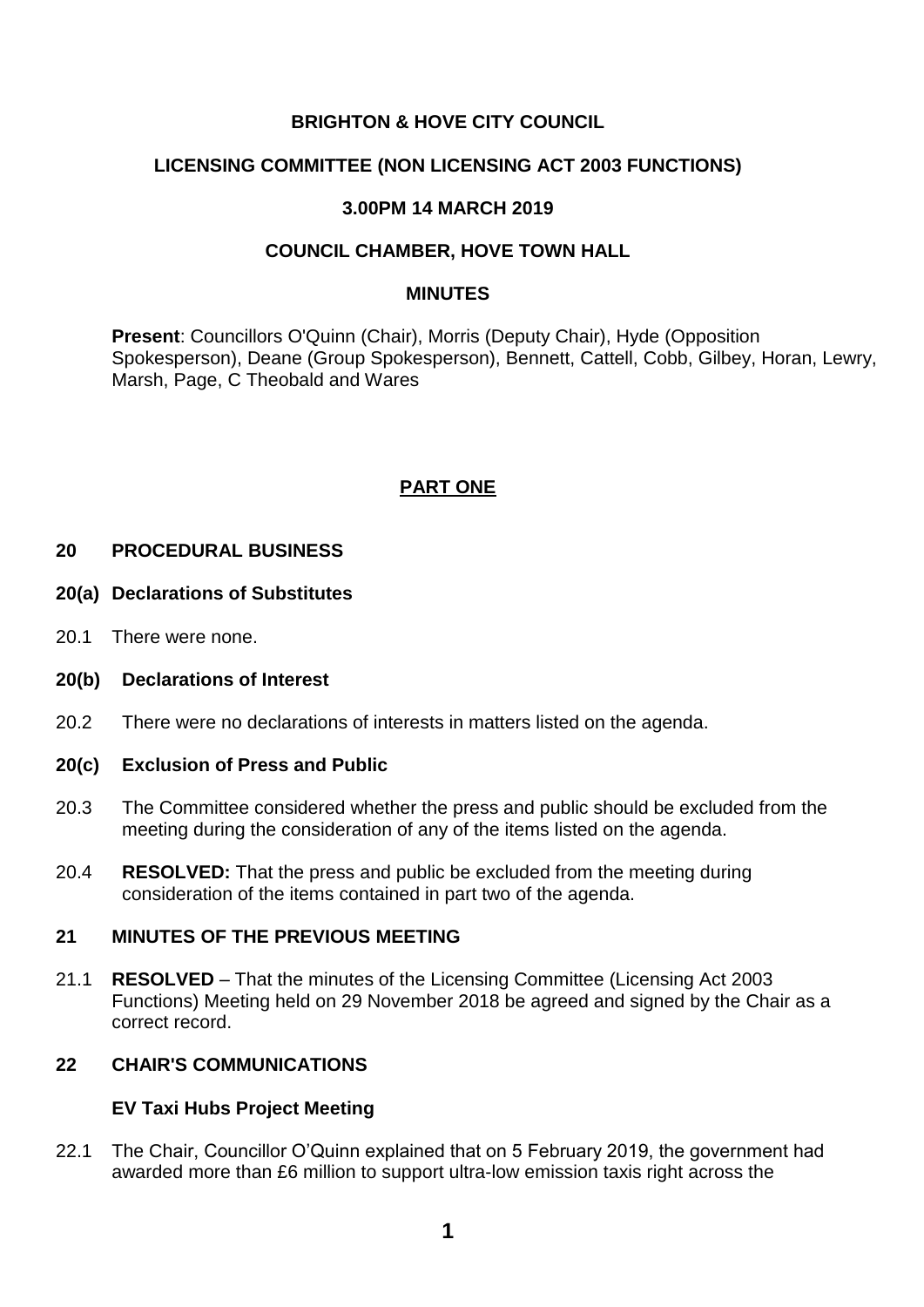country, furthering its ambition for a zero-emission future. This had been announced at the Smart Transport conference by the Future of Mobility Minister, the funding would see almost 300 rapid charge points and 46 fast charge points installed for ultra-low emission taxis in 17 local authorities, including in Greater Manchester, Brighton and Hove, Leicester and the north east.

- 22.3 Brighton & Hove City Council had been awarded the full amount requested, £468,000. Which equated to 75% of the total cost of the project with an additional 25% being acquired through a concessionaire.
- 22.4 The Chair stated that she wanted to thank everyone involved in the taxi trade who had helped with surveys, meeting and gathering of telematics data which had helped to secure this funding. This grant would enable us to initially install 4 rapid charging hubs each with 3 rapid chargers for taxis at strategic locations across Brighton & Hove, a key part of the council's strategy to implement EV charging infrastructure across the city to encourage people to switch over to electric and to meet the varied needs of EV drivers. The Council would continue to engage with the trade as work progressed, initially re the identification of suitable locations for the rapid charging hubs. The following was proposed:

4 off street rapid charging hubs – 6 bays (installation Oct 2020) (plus 200 lamp post by Oct 2019);

To consider – existing grid capacity;

Areas – Racecourse, Amex, Black Rock, Valley Gardens, Lagoon (consultation with trade for other areas);

Enforcement – NSL (not public highway so similar to Preston Park);

Original scope – exclusive taxi but OLEV recommended some public initially while take up is limited;

Action – put options to trade in April for discussion at May Forum.

### **Uber**

- 22.5 The decision to refuse to Uber's licence had been overturned on appeal on 27 November 2018 – The principle issue had been one of law – it had been ruled that exercising rights to cross border was not relevant to consideration of whether a provider was "fit & proper".
- 22.6 OLA had submitted an application for a private hire operator's licence in December 2018 and officers were in the process of carrying out a number of safety and security checks regarding the company and their directors. Their App catered for both private hire vehicles and hackney carriage vehicles.

### **Brighton Station Taxi Rank**

22.7 This had been discussed at the Taxi Forum meeting held in January 2019 where GTR reps had attended and raised a number of points for consideration and a contact. It was noted that GTR were working on infrastructure at the back of the station.

### **CCTV – DPIA update**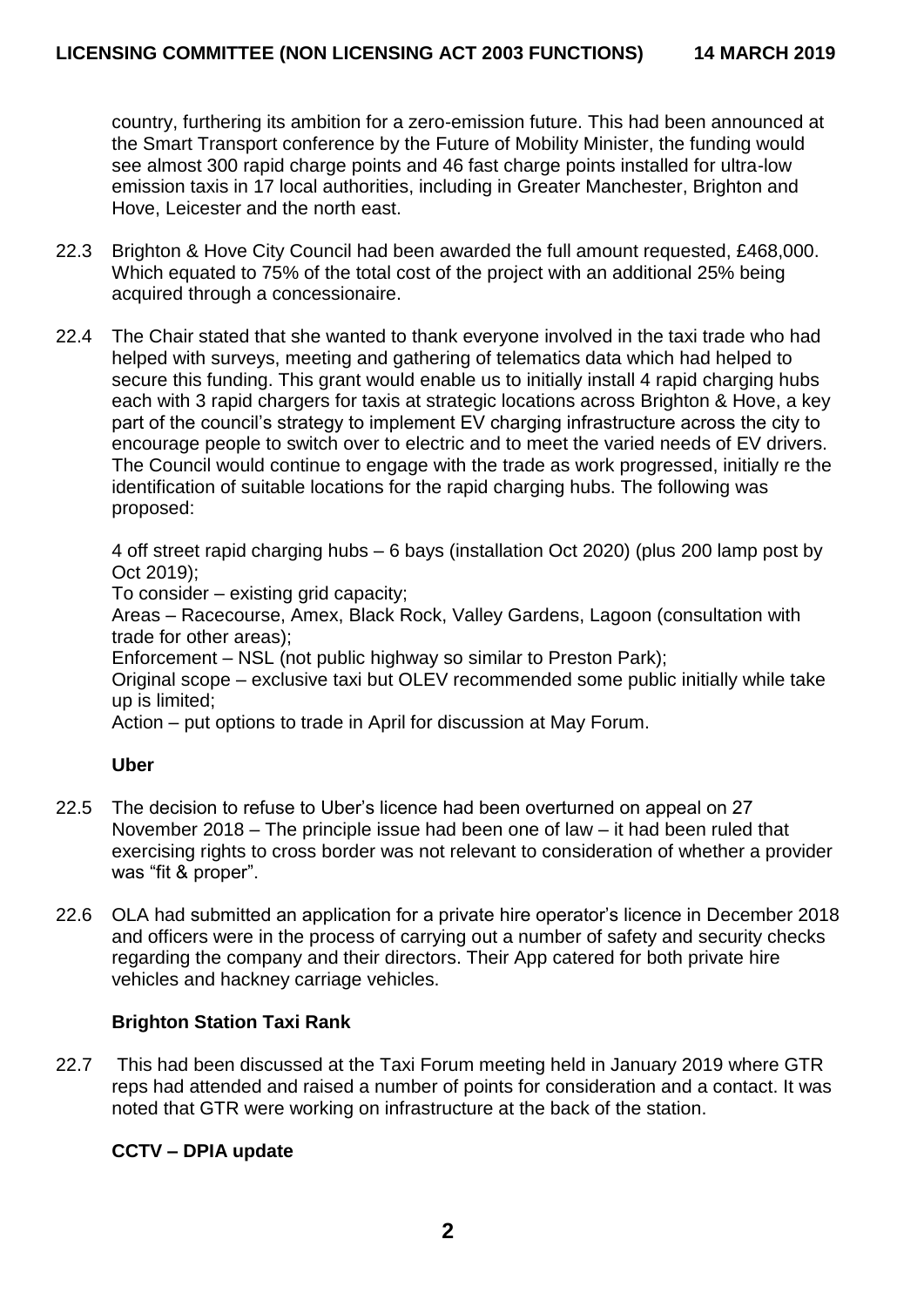22.8 Current thinking was that an initial representation would be made to the ICO arguing for continuous visual and audio recording. The authority's principle arguments would be around the risk controls in place to limit disclosure. The cctv would be stored on a highly encrypted device and we will limit how and when it could be disclosed. For those purposes it would be explained that the authority would allow/seek disclosure.

# **Secret Shopper/Test Purchasing**

22.9 The following had been observed and dealt with:

Flipping – Private hire vehicle taking passengers that had not been not pre-booked through an operator; HC Refusing to take passengers based on the journey not being lucrative – i.e. short journeys / multi seater; Wheelchair users

### **Animal Licensing**

22.10 It was noted that the licensing authority was working through the list of those who either have had a licence in the past or had applied for a licence. Six licences mostly home dog boarding.A number of businesses had not been able to comply with the new conditions or requirements and had subsequently stopped offering their services since the regulations were introduced. In common with other local authorities once the list had been worked through officers would start tackling those who were trading without a licence. Officers Were aware of a number of 'on-line' companies who used third party hosts to board dogs. These national companies were discussing the need for licenses with DEFRA and the licensing authority was of the view that the majority if not all of the hosts would need to be licensed.

### **23 PUBLIC INVOLVEMENT**

23.1 There were no items.

# **24 MEMBER INVOLVEMENT**

24.1 There were no items.

### **25 HACKNEY CARRIAGE VEHICLE TRANSFER AND PRIVATE HIRE DOOR SIGN AMENDMENTS**

- 25.1 The Committee considered a report of the Executive Director of Neighbourhoods Communities and Housing which requested Members to consider whether it was appropriate for a Hackney Carriage Vehicle to continue to be required to be wheelchair accessible following transfer to another person. Members were also asked to consider whether to approve a generic private hire door sign.
- 25.2 Councillors Wares and Hyde considered that the recommendation as set out in Recommendation 1 of the report represented a pragmatic and sensible way forward, and that Recommendation 3 would be superfluous. It would be appropriate however for each of the report recommendations to be voted on separately in their view.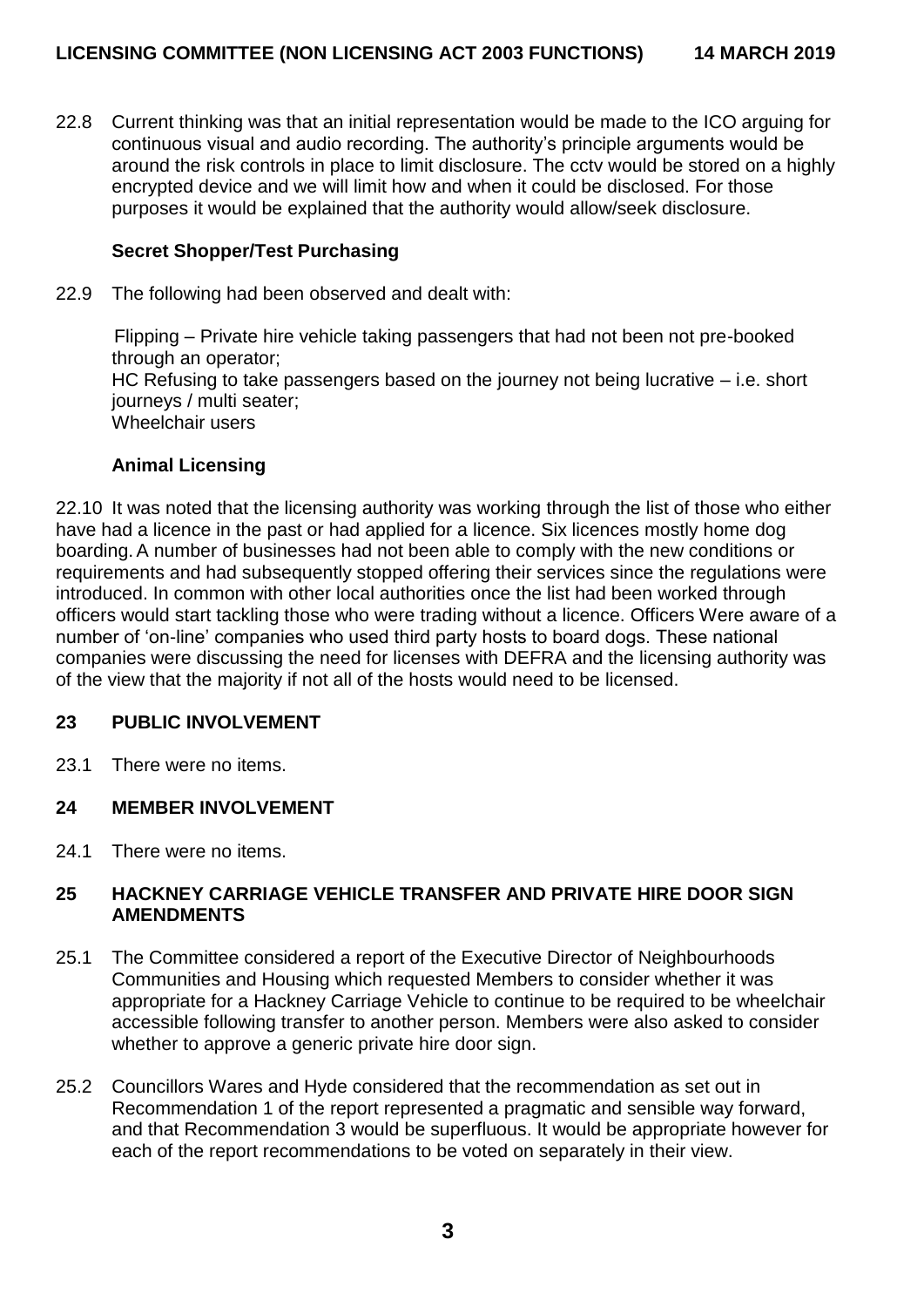- 25.3 Councillor Wares also considered that it would be appropriate for the situation to continue to be monitored and to form the basis of further discussions at a future Taxi Forum meeting as appropriate.
- 25.4 Councillors Marsh and Gilbey and Morris also concurred with the views expressed
- 25.5 **RESOLVED –** (1) That Members agree to remove the requirement that a Hackney Carriage Vehicle must become wheelchair accessible following transfer to another person but confirm that existing compulsory wheelchair accessible vehicles must remain wheelchair accessible; and

(2) Non-wheelchair accessible vehicle proprietors would have a choice, on transfer, of whether to change the type of vehicle or not; and

(3) That Members approve the generic Private Hire door sign as shown in appendix 1 to the report.

### **26 HACKNEY CARRIAGE & PRIVATE HIRE DRIVER ENFORCEMENT AND MONITORING**

- 26.1 The Committee considered a report of the Executive Director of Neighbourhoods, Communities and Housing providing Members with an up-date on enforcement action taken against Hackney Carriage and Private Hire Drivers and Applicants between November 2018 and February 2019.
- 26.2 Councillor Marsh sought clarification of the stepped stage process used and the followup process used following issue of a formal warning letter.
- 26.3 Councillor O'Quinn referred to Items 9 and 12 set out in the report, the latter of which had involved a previous refusal which had been upheld by the Magistrates Court. Both were very serious cases and it was encouraging for Members to be provided with this information on a regular basis and for them to know that the processes in place were robust.
- 26.4 **RESOLVED -** That Members note the contents of the report and that officers should continue to take action as appropriate.

# **27 ITEMS REFERRED FOR COUNCIL**

27.1 There were none.

The meeting concluded at 5.35pm

Signed Chairman